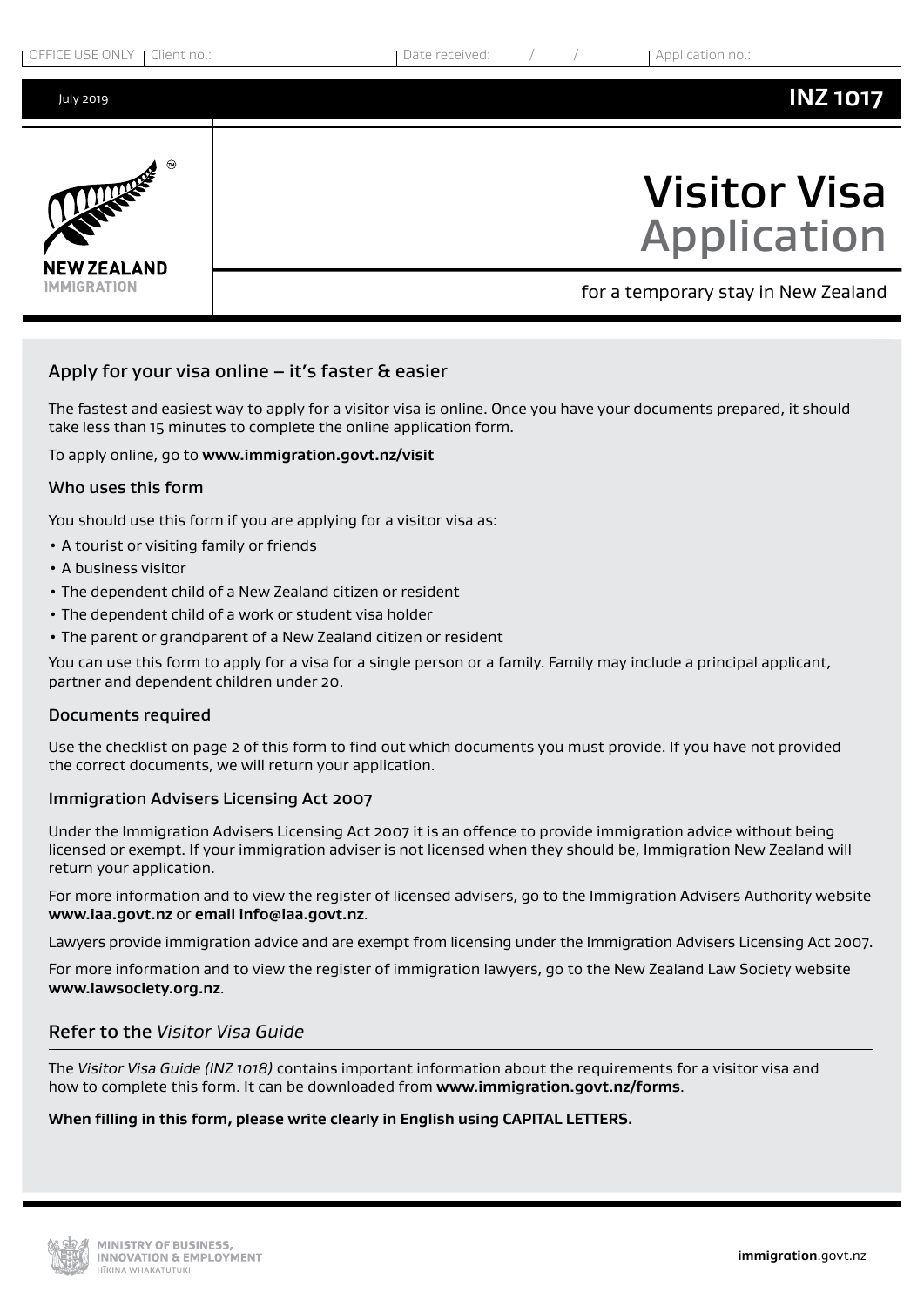|                                    | <b>Application checklist</b><br>All applicants must provide:                                                         |  | Guardians of<br>students                   | Evidence that you are the<br>parent or legal guardian of                                                           |
|------------------------------------|----------------------------------------------------------------------------------------------------------------------|--|--------------------------------------------|--------------------------------------------------------------------------------------------------------------------|
|                                    | Completed, signed application form.                                                                                  |  |                                            | the student you are<br>accompanying and evidence                                                                   |
|                                    | Appropriate fee and levies                                                                                           |  |                                            | you provided care for the<br>student in your home country.                                                         |
|                                    | Two passport-sized colour photographs<br>for everyone included in the application.                                   |  | Dependent<br>children of                   | Evidence of your<br>relationship with your                                                                         |
|                                    | Passport or travel document <sup>*</sup> for everyone<br>included in the application.                                |  | New Zealand<br>citizens,                   | parent or legal guardian.                                                                                          |
|                                    | Medical or chest X-ray certificates if required<br>by Section E: Health for everyone included in<br>the application. |  | residents, or<br>temporary visa<br>holders | If you are a dependent<br>child of an Essential Skills<br>visa holder, evidence that<br>your parent is eligible to |
|                                    | Evidence of financial support consisting of:                                                                         |  |                                            | support your visa - see                                                                                            |
|                                    | • a completed Sponsorship Form For Temporary<br>Entry (INZ 1025), or                                                 |  |                                            | www.immigration.govt.nz/<br>work-support-child.                                                                    |
|                                    | · evidence showing you have sufficient funds<br>in your name to support yourself.                                    |  |                                            | If you are a dependent child<br>of a Religious Worker visa                                                         |
|                                    | Evidence that you have the means to leave<br>New Zealand consisting of:                                              |  |                                            | holder, either:                                                                                                    |
|                                    | • a completed Sponsorship Form For Temporary<br>Entry (INZ 1025), or                                                 |  |                                            | • evidence that your<br>parent is eligible to<br>support your visa - see                                           |
|                                    | • pre-purchased travel out of New Zealand, or                                                                        |  |                                            | www.immigration.govt.nz/<br>work-support-child, or                                                                 |
|                                    | · evidence showing you have sufficient funds in<br>your name to purchase travel out of New Zealand.                  |  |                                            | · a completed Sponsorship                                                                                          |
|                                    | If your partner and/or dependent children are<br>included in this application:                                       |  |                                            | Form For Religious Workers<br>(INZ 1190) indicating that                                                           |
|                                    | • evidence of your relationship with your partner<br>and/or                                                          |  |                                            | the religious organisation<br>sponsoring my parent will<br>support me.                                             |
|                                    | • evidence that you are the parent or legal guardian<br>of the children included in this application                 |  | Parents and<br>grandparents                | Sponsorship Form<br>for Temporary Entry                                                                            |
|                                    |                                                                                                                      |  | of                                         | (INZ 1025) completed by                                                                                            |
| Must provide<br>Applicants who are |                                                                                                                      |  | New Zealand<br>citizens or                 | your New Zealand child<br>or grandchild.                                                                           |

| Applicants who are |                                              | Must provide                                                                                                                    |
|--------------------|----------------------------------------------|---------------------------------------------------------------------------------------------------------------------------------|
|                    | Tourists or<br>visiting family<br>or friends | Evidence that you are<br>a bona fide visitor,<br>for example:                                                                   |
|                    |                                              | • evidence that you intend<br>to return to your home<br>country at the end of<br>your stay                                      |
|                    |                                              | • evidence that you are<br>genuinely visiting for the<br>purpose of holidaying,<br>sightseeing or visiting<br>family or friends |
|                    |                                              | Evidence of onward travel<br>arrangements out of<br>New Zealand.                                                                |
|                    | Visiting for                                 | Evidence of your employment                                                                                                     |
|                    | business                                     | Evidence of the business<br>you will undertake in<br>New Zealand                                                                |

If your circumstances are not covered in the above list, refer to the Immigration New Zealand website, **www.immigration.govt.nz/visit**, or the Immigration New Zealand Operational Manual, **www.immigration.govt.nz/opsmanual**, for information about the documents you must provide.

Evidence of your relationship with your child or grandchild.

## Returning your documents

residents

Please return documents to me by secure post at the address given at:

 $\Box$  B1  $\Box$  B<sub>2</sub>  $\Box$  B<sub>3</sub>

\*While you can provide a certified copy of your passport with your application, **we highly recommend you provide your original passport. This will enable us to process your application faster and it may be needed to complete your application.** Please note during the processing of an application an immigration officer may request any document, including your original passport.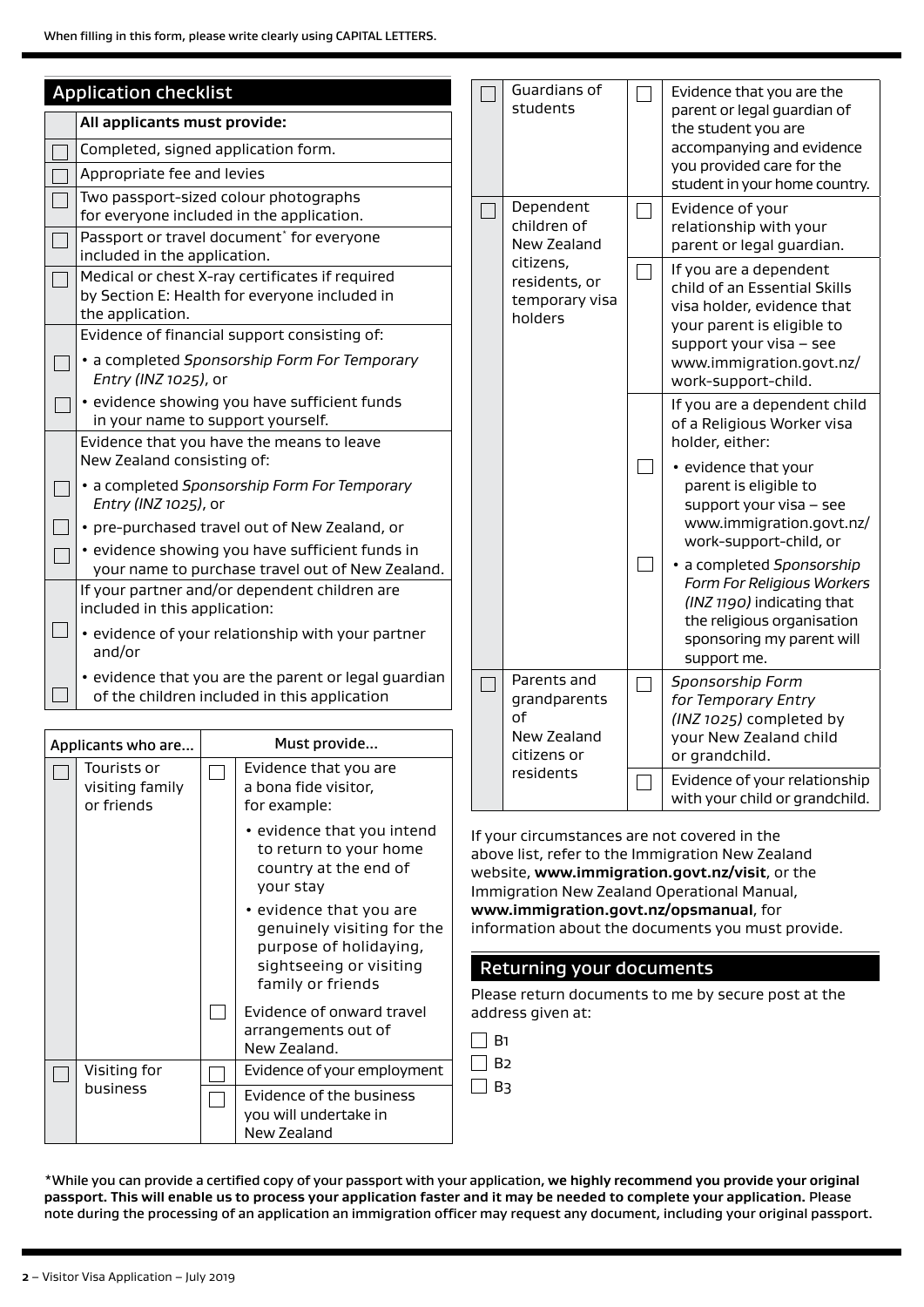# Which type of visitor visa are you applying for?

|                  |                                                                                                                                                                             | ] General (tourist) $~\Box$ Business $~\Box$ Dependent child $~\Box$ Parent or grandparent $~\Box$ Guardian of a student |                      |                             |                           |  |  |  |
|------------------|-----------------------------------------------------------------------------------------------------------------------------------------------------------------------------|--------------------------------------------------------------------------------------------------------------------------|----------------------|-----------------------------|---------------------------|--|--|--|
| $\Box$ Other     |                                                                                                                                                                             |                                                                                                                          |                      |                             |                           |  |  |  |
| <b>Section A</b> |                                                                                                                                                                             | Principal applicant's personal details                                                                                   |                      |                             |                           |  |  |  |
| Ø                | Attach two colour passport-size photographs of yourself<br>here. The photographs must be less than six months old.<br>Write your full name on the back of both photographs. | For more information about the questions in this section, see 'Completing                                                |                      |                             |                           |  |  |  |
|                  | Sections A, C, and D: Personal details' in the Visitor Visa Guide.                                                                                                          |                                                                                                                          |                      |                             |                           |  |  |  |
| A <sub>1</sub>   | Name as shown in passport                                                                                                                                                   |                                                                                                                          | 4.5cm                | 4.5cm                       |                           |  |  |  |
|                  | Family/last name                                                                                                                                                            |                                                                                                                          |                      |                             |                           |  |  |  |
|                  |                                                                                                                                                                             |                                                                                                                          | 3.5cm                |                             | 3.5cm                     |  |  |  |
|                  | Given/first name(s)                                                                                                                                                         |                                                                                                                          |                      |                             |                           |  |  |  |
|                  |                                                                                                                                                                             |                                                                                                                          |                      |                             |                           |  |  |  |
|                  | Preferred title $Mr \Box$ Mrs $\Box$                                                                                                                                        | $MS \Box$ Miss $\Box$ Dr $\Box$                                                                                          | other (specify)      |                             |                           |  |  |  |
|                  | Other names you are known by or have ever been known by                                                                                                                     |                                                                                                                          |                      |                             |                           |  |  |  |
|                  |                                                                                                                                                                             |                                                                                                                          |                      |                             |                           |  |  |  |
| A4               | As Date of birth $\boxed{D + D +  M + M  + Y + Y + Y + Y}$<br>Gender   Male   Female                                                                                        |                                                                                                                          |                      |                             |                           |  |  |  |
|                  | Town/city of birth                                                                                                                                                          |                                                                                                                          |                      |                             |                           |  |  |  |
|                  | Country of birth                                                                                                                                                            |                                                                                                                          |                      |                             |                           |  |  |  |
| <b>A7</b>        | Passport details                                                                                                                                                            |                                                                                                                          |                      |                             |                           |  |  |  |
|                  | Number                                                                                                                                                                      |                                                                                                                          |                      |                             |                           |  |  |  |
|                  | Country                                                                                                                                                                     |                                                                                                                          |                      | Expiry date                 | $D + D + M + M + M + Y +$ |  |  |  |
|                  | Other citizenships you hold                                                                                                                                                 |                                                                                                                          |                      |                             |                           |  |  |  |
|                  | Partnership status                                                                                                                                                          | Single<br>Married/in civil union                                                                                         | Separated<br>Engaged | Partner/De facto<br>Widowed | Divorced                  |  |  |  |
|                  | Section B   Contact details                                                                                                                                                 |                                                                                                                          |                      |                             |                           |  |  |  |
|                  |                                                                                                                                                                             | Note: We prefer to contact you using email. Please provide your email address if you have one.                           |                      |                             |                           |  |  |  |
| <b>B1</b>        | Your current residential address.                                                                                                                                           |                                                                                                                          |                      |                             |                           |  |  |  |
|                  | Address                                                                                                                                                                     |                                                                                                                          |                      |                             |                           |  |  |  |
|                  | Telephone (landline) 2000 2000 2010 2010 2010 2010 2011 2012 2021 2021 2022 2023 2024 2025 2026 2027 2028 2020                                                              |                                                                                                                          | Telephone (mobile)   |                             |                           |  |  |  |
|                  | Email                                                                                                                                                                       | <u> 1989 - Johann Barn, mars eta bainar eta idazlea (</u>                                                                |                      |                             |                           |  |  |  |
| <b>B2</b>        |                                                                                                                                                                             | If you are currently in New Zealand, your most recent overseas address.                                                  |                      |                             |                           |  |  |  |
|                  | Address                                                                                                                                                                     | <u> 1980 - Johann Barbara, martxa alemaniar amerikan a</u>                                                               |                      |                             |                           |  |  |  |
|                  |                                                                                                                                                                             |                                                                                                                          |                      |                             |                           |  |  |  |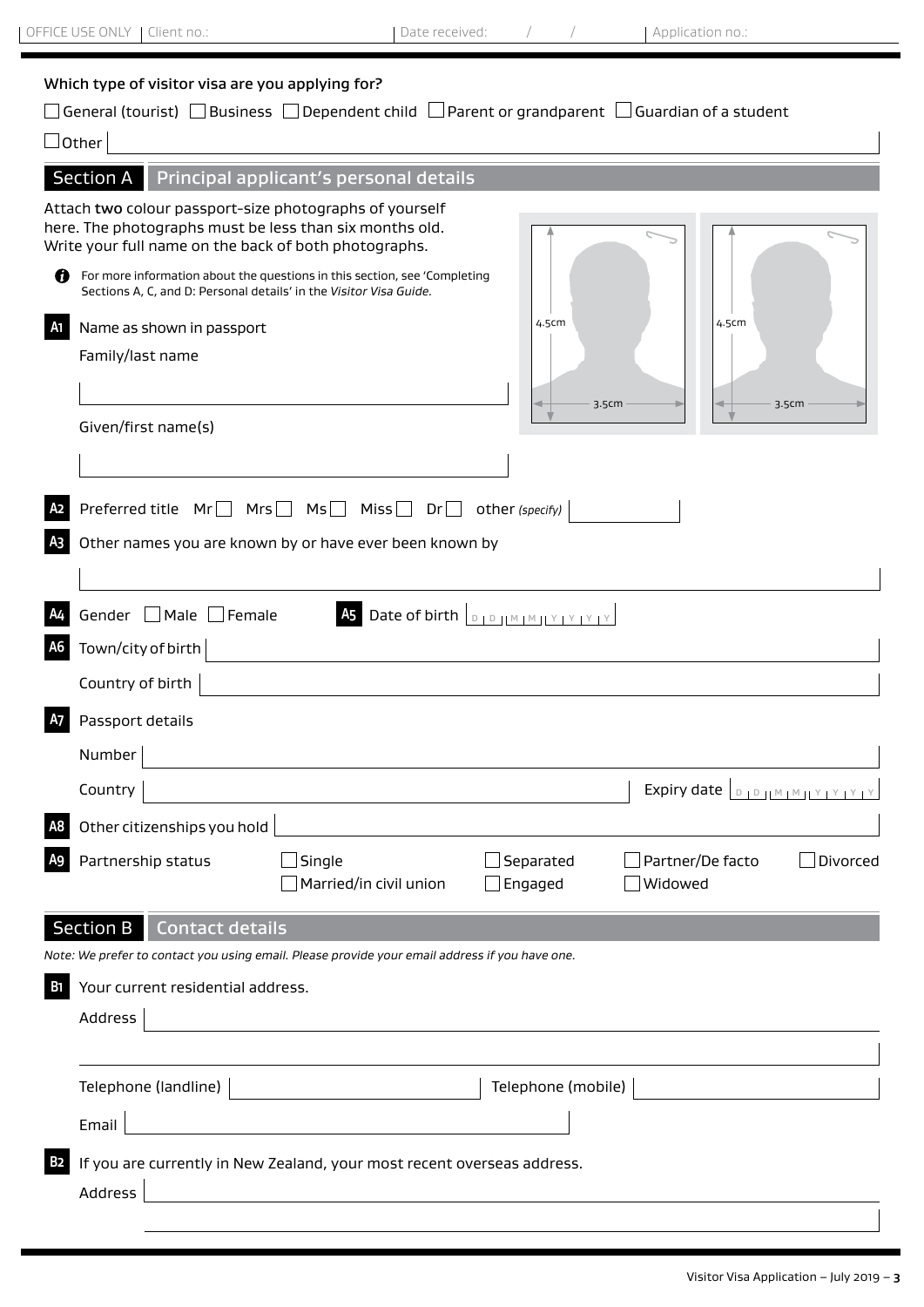|           | Name and address for communication about this application<br>$\Box$ Same as address at $\boxed{\scriptscriptstyle\rm B}$ , $\quad \Box$ Same as address at $\boxed{\scriptscriptstyle\rm B}$ , $\quad$ or $\Box$ as below<br>Name of contact person |                                                                        |                                                                                                                                                                                         |                                              |  |          |                                                                                                                                          |
|-----------|-----------------------------------------------------------------------------------------------------------------------------------------------------------------------------------------------------------------------------------------------------|------------------------------------------------------------------------|-----------------------------------------------------------------------------------------------------------------------------------------------------------------------------------------|----------------------------------------------|--|----------|------------------------------------------------------------------------------------------------------------------------------------------|
|           | Organisation name (if applicable) and address                                                                                                                                                                                                       |                                                                        |                                                                                                                                                                                         |                                              |  |          |                                                                                                                                          |
|           | New Zealand Business Number (for New Zealand businesses only)<br>For help search: www.nzbn.govt.nz                                                                                                                                                  |                                                                        |                                                                                                                                                                                         |                                              |  |          |                                                                                                                                          |
|           | Telephone (daytime)                                                                                                                                                                                                                                 |                                                                        | <u> 1980 - Johann Barbara, martxa a</u>                                                                                                                                                 | Telephone (evening)                          |  |          |                                                                                                                                          |
|           | Email                                                                                                                                                                                                                                               |                                                                        |                                                                                                                                                                                         |                                              |  |          |                                                                                                                                          |
| В4        |                                                                                                                                                                                                                                                     |                                                                        | Do you authorise the person stated at $_{\mathsf{B3}}$ to act on your behalf? $\Box$ Yes $\Box$ No                                                                                      |                                              |  |          |                                                                                                                                          |
| B5        |                                                                                                                                                                                                                                                     |                                                                        | Do you authorise all other licensed immigration advisers or persons exempt from licensing who work for the<br>organisation named at $\boxed{B3}$ to act on your behalf (if applicable)? |                                              |  |          |                                                                                                                                          |
|           |                                                                                                                                                                                                                                                     |                                                                        | Yes Note: the person identified at $ B_3 $ will receive all communication from Immigration New Zealand.                                                                                 |                                              |  |          |                                                                                                                                          |
|           |                                                                                                                                                                                                                                                     | NO Only the person indicated at $ \mathbf{B}_3 $ may act on my behalf. |                                                                                                                                                                                         |                                              |  |          |                                                                                                                                          |
| <b>B6</b> |                                                                                                                                                                                                                                                     |                                                                        | Have you received immigration advice on this application?                                                                                                                               |                                              |  |          |                                                                                                                                          |
| 7         |                                                                                                                                                                                                                                                     |                                                                        | You can find a definition of immigration advice at www.immigration.govt.nz/advice.                                                                                                      |                                              |  |          |                                                                                                                                          |
|           | Yes Make sure that your immigration adviser completes Section J: Immigration adviser's details.                                                                                                                                                     |                                                                        |                                                                                                                                                                                         |                                              |  |          |                                                                                                                                          |
|           | $\Box$ No                                                                                                                                                                                                                                           |                                                                        |                                                                                                                                                                                         |                                              |  |          |                                                                                                                                          |
| В7        |                                                                                                                                                                                                                                                     |                                                                        | Names and addresses of any friends, relatives, or contacts you have in New Zealand (if applicable)                                                                                      |                                              |  |          |                                                                                                                                          |
|           | Name                                                                                                                                                                                                                                                |                                                                        |                                                                                                                                                                                         |                                              |  |          |                                                                                                                                          |
|           | Address                                                                                                                                                                                                                                             |                                                                        |                                                                                                                                                                                         |                                              |  |          |                                                                                                                                          |
|           | Relationship                                                                                                                                                                                                                                        |                                                                        |                                                                                                                                                                                         |                                              |  |          | Date of birth (if known) $\vert_{\mathbb{D} + \mathbb{D} + \mathbb{N} + \mathbb{N} + \mathbb{N} + \mathbb{N} + \mathbb{N} + \mathbb{N}}$ |
|           | Name                                                                                                                                                                                                                                                |                                                                        |                                                                                                                                                                                         |                                              |  |          |                                                                                                                                          |
|           | Address                                                                                                                                                                                                                                             |                                                                        |                                                                                                                                                                                         |                                              |  |          |                                                                                                                                          |
|           | Date of birth (if known) <b>DEP ATM TM TY TY TY</b><br>Relationship                                                                                                                                                                                 |                                                                        |                                                                                                                                                                                         |                                              |  |          |                                                                                                                                          |
| Β8        |                                                                                                                                                                                                                                                     |                                                                        | List all periods of employment, including self-employment                                                                                                                               |                                              |  |          |                                                                                                                                          |
|           | Date from<br>(DD/MM/YY)                                                                                                                                                                                                                             | Date to<br>(DD/MM/YY)                                                  | Name of employer                                                                                                                                                                        | <b>New Zealand</b><br><b>Business Number</b> |  | Location | Type of work/occupation/<br>job title                                                                                                    |
|           |                                                                                                                                                                                                                                                     |                                                                        |                                                                                                                                                                                         |                                              |  |          |                                                                                                                                          |
|           |                                                                                                                                                                                                                                                     |                                                                        |                                                                                                                                                                                         |                                              |  |          |                                                                                                                                          |
|           |                                                                                                                                                                                                                                                     |                                                                        |                                                                                                                                                                                         |                                              |  |          |                                                                                                                                          |
|           |                                                                                                                                                                                                                                                     |                                                                        |                                                                                                                                                                                         |                                              |  |          |                                                                                                                                          |

*The New Zealand Business Number (NZBN) is for New Zealand businesses only. For help search:* **www.nzbn.govt.nz***.*

 $\overline{\phantom{a}}$ 

/ / / /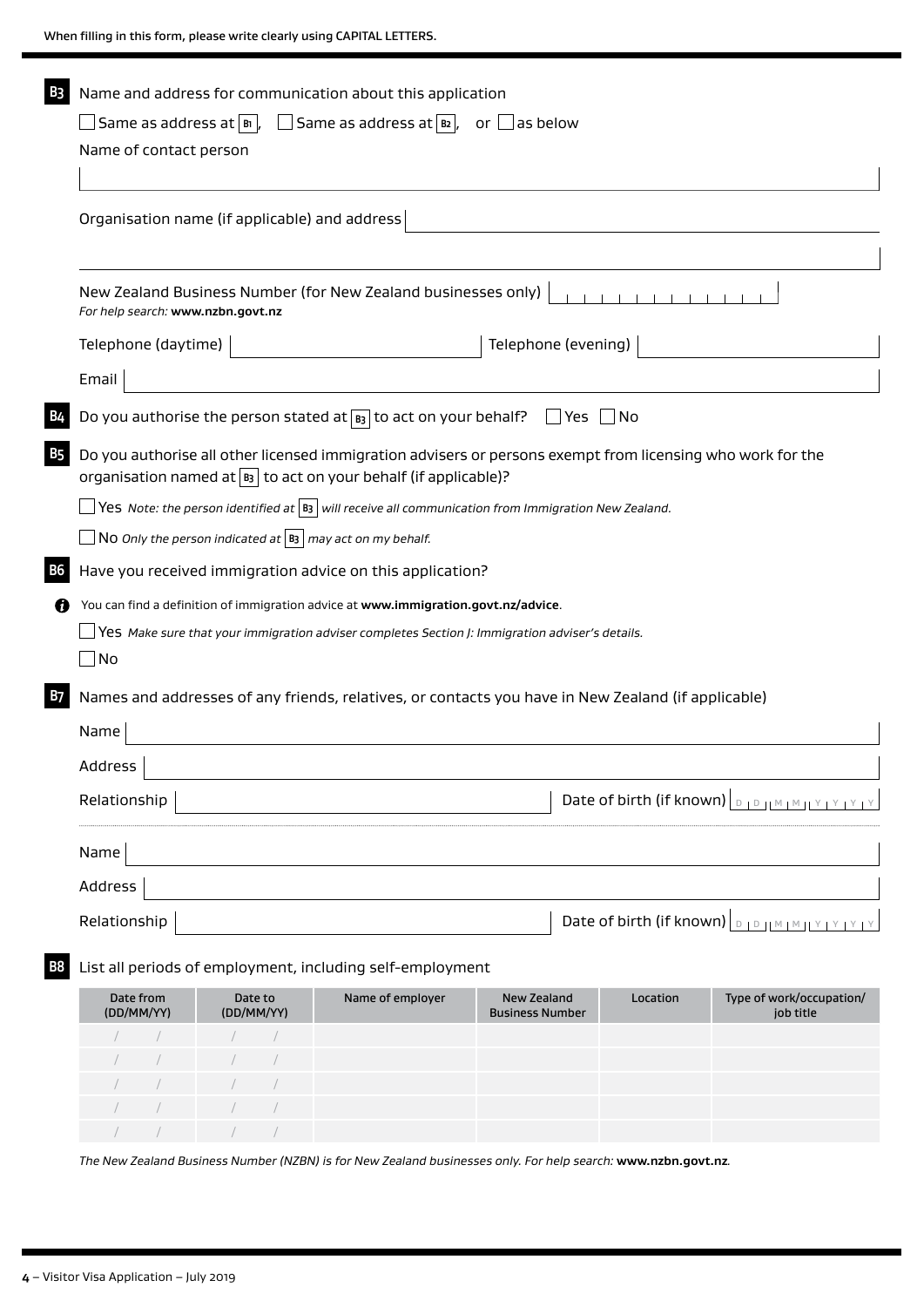# Section C Partner's personal details

# If you selected 'Married/in civil union', 'Partner' or 'Engaged' in question [A9], you must complete this section, **whether or not your partner is travelling with you.**

|                                  | If applicable, attach two colour passport-size photographs<br>of your partner here. The photographs must be less than<br>six months old. Write your partner's full name on the back<br>of both photographs.                                                                   |
|----------------------------------|-------------------------------------------------------------------------------------------------------------------------------------------------------------------------------------------------------------------------------------------------------------------------------|
| C <sub>1</sub>                   | Partner's name as shown in passport<br>4.5cm<br>4.5cm<br>Family/last name<br>3.5cm<br>3.5cm<br>Given/first name(s)                                                                                                                                                            |
| C <sub>2</sub>                   | Other names your partner is known by or has ever been known by                                                                                                                                                                                                                |
| C <sub>3</sub><br>C <sub>5</sub> | For more information about this question, see 'Completing Sections A, C, and D: Personal details' in the Visitor Visa Guide.<br><b>C4</b> Partner's date of birth $\boxed{D + D +  M + M  + Y + Y + Y + Y}$<br>Partner's gender   Male Female<br>Partner's town/city of birth |
|                                  | Partner's country of birth                                                                                                                                                                                                                                                    |
| C6                               | Partner's passport details<br>Number                                                                                                                                                                                                                                          |
|                                  | Expiry date $\vert_{\mathbb{D}+\mathbb{D}+\mathbb{N}+\mathbb{M}+\mathbb{N}+\mathbb{N}+\mathbb{N}+\mathbb{N}}$<br>Country                                                                                                                                                      |
| C <sub>7</sub>                   | For more information about this question, see 'Completing Sections A, C, and D: Personal details' in the Visitor Visa Guide.<br>Other citizenships your partner holds                                                                                                         |
| C8                               | Is your partner included in this application? $\Box$ Yes $\Box$ No                                                                                                                                                                                                            |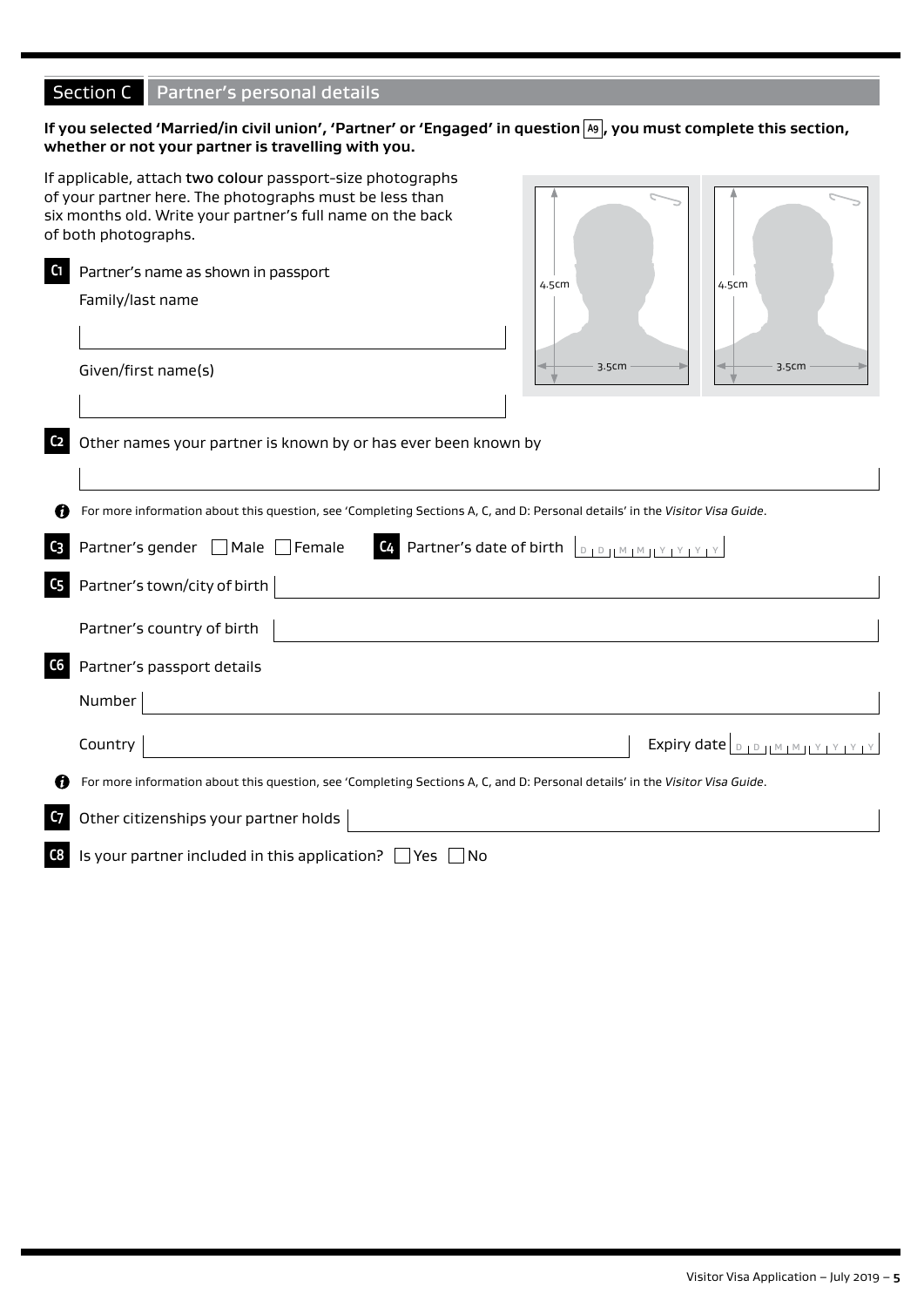# Section D Dependent children's personal details

**You must complete this section with the details of each dependent child included in this application. If you wish to include more than four dependent children in your application, use the form** *Additional Dependants for a Visitor Visa (INZ 1205)***.**

# **Dependent child one** Attach two recent colour passport-size photographs of the child here. The photographs must be less than six months old. Write the child's full name on the back of both photographs. **D1** Child's name as shown in passport Family/last name Given/first name(s) **D2** Child's gender Male Female **D3** Child's date of birth <sup>D</sup> <sup>D</sup> <sup>M</sup> <sup>M</sup> <sup>Y</sup> <sup>Y</sup> <sup>Y</sup> <sup>Y</sup> Child's country of birth **D5** Child's passport details Number **Country**  $\vert$  Expiry date  $\vert_{\mathcal{D} \text{ to } \mathcal{D}}$   $\vert$  Expiry date  $\vert_{\mathcal{D} \text{ to } \mathcal{D}}$   $\vert_{\mathcal{M} \text{ in } \mathcal{M}}$ **D6** Other citizenships child holds For more information about this question, see 'Completing Sections A, C, and D: Personal details' in the *Visitor Visa Guide*. **Dependent child two** Attach two recent passport-size photographs of the child here. The photograph must be less than six months old. Write the child's full name on the back of both photographs. **D7** Child's name as shown in passport Family/last name Given/first name(s) 4.5cm  $3.5cm \rightarrow$  3.5cm 4.5cm 4.5cm  $\sim$  3.5cm  $\sim$  3.5cm 4.5cm

**D8** Child's gender  $\Box$  Male  $\Box$  Female **D9** Child's date of birth  $\Box$  D  $\Box$  M M M  $\Box$  Y LY LY LY **D10** Child's country of birth **D11** Child's passport details Number **Country**  $\vert$  Expiry date  $\vert_{\text{D}_1\text{D}_1 \mid \text{M}_1 \mid \text{M}_1 \mid \text{Y}_1 \mid \text{Y}_1 \mid \text{Y}_1 \mid \text{Y}_1 \mid \text{Y}_1 \mid \text{Y}_1 \mid \text{Y}_1 \mid \text{Y}_1 \mid \text{Y}_1 \mid \text{Y}_1 \mid \text{Y}_1 \mid \text{Y}_1 \mid \text{Y}_1 \mid \text{Y}_1 \mid \text{Y}_1 \mid \text{Y}_1 \mid \text{Y}_1 \mid \text{Y}_1 \mid \text{Y}_1 \mid \text{Y}_1 \mid$ **D12** Other citizenships child holds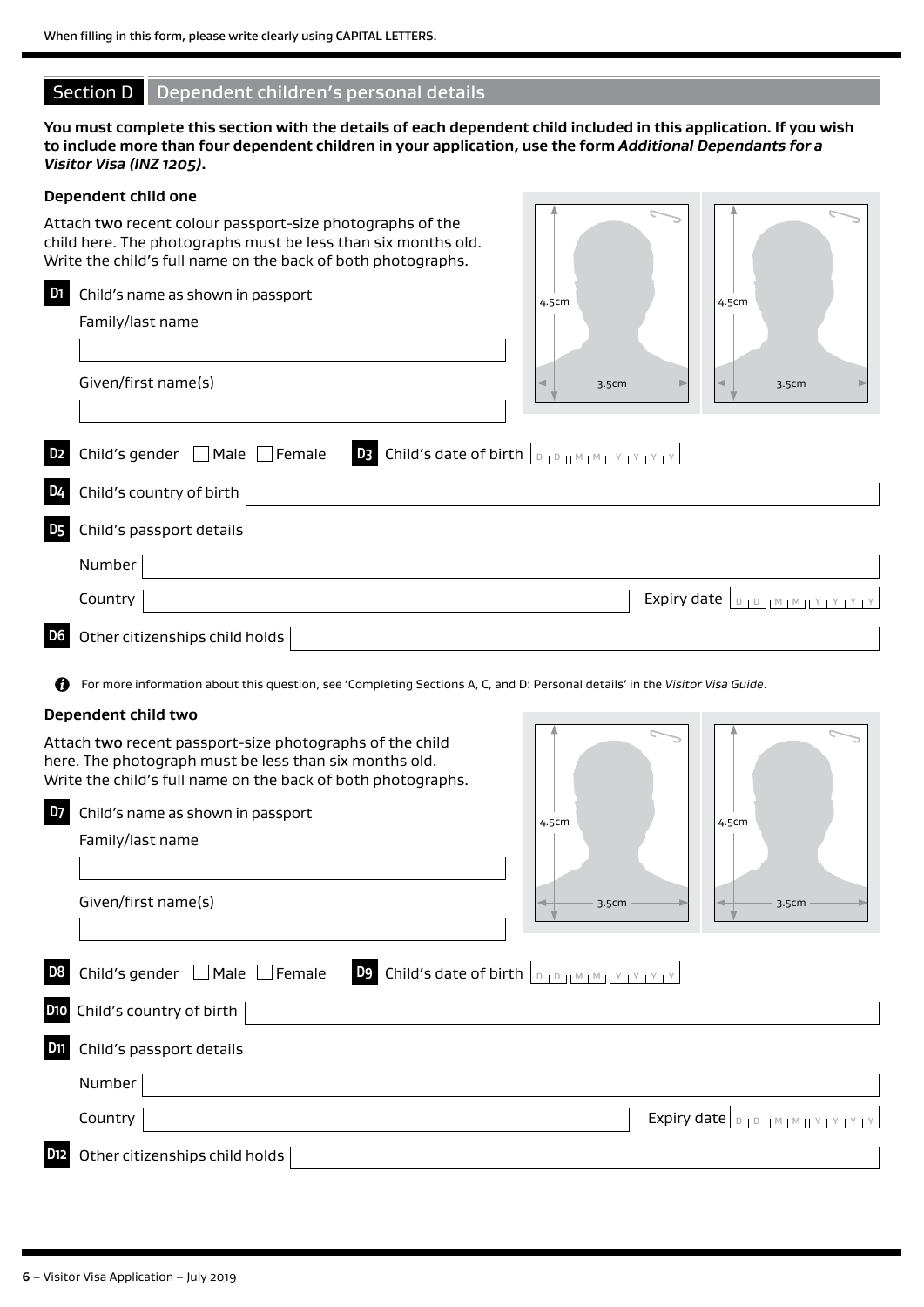| Dependent child three                                                                                                                                                               |                                                             |
|-------------------------------------------------------------------------------------------------------------------------------------------------------------------------------------|-------------------------------------------------------------|
| Attach two recent passport-size photographs of the child<br>here. The photographs must be less than six months old.<br>Write the child's full name on the back of both photographs. |                                                             |
| D <sub>13</sub><br>Child's name as shown in passport                                                                                                                                | 4.5cm<br>4.5cm                                              |
| Family/last name                                                                                                                                                                    |                                                             |
| Given/first name(s)                                                                                                                                                                 | 3.5cm<br>3.5cm                                              |
| Child's gender   Male   Female<br>D <sub>14</sub>                                                                                                                                   | DI5 Child's date of birth <b>DED JMMJYYYYY</b>              |
| Child's country of birth<br>D <sub>16</sub>                                                                                                                                         |                                                             |
| Child's passport details<br><b>D17</b>                                                                                                                                              |                                                             |
| Number                                                                                                                                                                              |                                                             |
| Country                                                                                                                                                                             | Expiry date <b>DIDJMMJYYYYY</b>                             |
| D <sub>1</sub> 8<br>Other citizenships child holds                                                                                                                                  |                                                             |
| Dependent child four                                                                                                                                                                |                                                             |
| Attach two recent passport-size photographs of the child<br>here. The photograph must be less than six months old.<br>Write the child's full name on the back of both photographs.  |                                                             |
| D <sub>19</sub><br>Child's name as shown in passport                                                                                                                                | 4.5cm<br>4.5cm                                              |
| Family/last name                                                                                                                                                                    |                                                             |
|                                                                                                                                                                                     |                                                             |
| Given/first name(s)                                                                                                                                                                 | 3.5cm<br>3.5cm                                              |
| Child's gender □ Male □ Female<br><b>D20</b>                                                                                                                                        | <b>D21</b> Child's date of birth <b>DED JMMMIY IY IY IY</b> |
| Child's country of birth<br>D <sub>22</sub>                                                                                                                                         |                                                             |
| Child's passport details<br><b>D23</b>                                                                                                                                              |                                                             |
| Number                                                                                                                                                                              |                                                             |
| Country                                                                                                                                                                             | Expiry date <b>DIDJMMJYPYYPY</b>                            |
|                                                                                                                                                                                     |                                                             |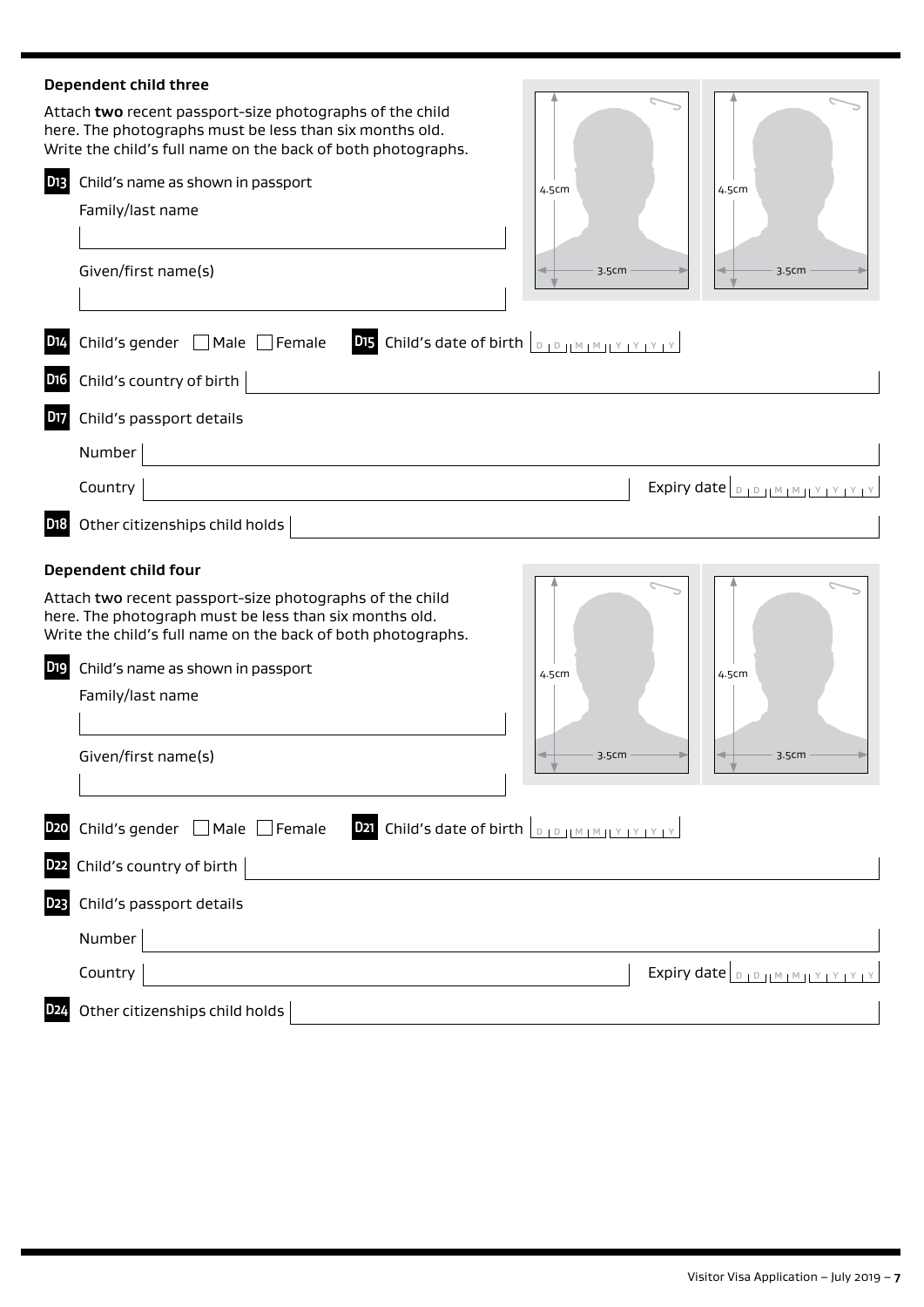|                | <b>Section E</b><br>Health                                                                                                                                                                                                                                                   |
|----------------|------------------------------------------------------------------------------------------------------------------------------------------------------------------------------------------------------------------------------------------------------------------------------|
|                | For more information about the questions in this section, see 'Completing Section E: Health' in the Visitor Visa Guide.                                                                                                                                                      |
| E              | Do you or any person included in this application have tuberculosis (TB)? $\Box$ Yes $\Box$ No                                                                                                                                                                               |
| E <sub>2</sub> | Do you or any person included in this application have any medical condition that requires, or may require,<br>one of the following during your stay in New Zealand?                                                                                                         |
|                | $Yes$ No<br>• Renal dialysis<br>Yes $\Box$ No<br>• Hospital care<br>$\exists$ Yes $\Box$ No<br>• Residential care<br>Residential care is defined as in-patient care for people with psychiatric, sensory or intellectual disabilities<br>or live-in facilities for the aged. |
| E3             | If you have answered Yes to any of the questions in $\mathbb{E}$ and $\mathbb{E}$ , please provide details.                                                                                                                                                                  |
|                |                                                                                                                                                                                                                                                                              |
| E4             | Are you or any person included in this application pregnant?<br>$\log$ Go to E6                                                                                                                                                                                              |
| <b>E5</b>      | If the applicant who is pregnant intends to give birth in New Zealand, please indicate how the cost of maternity<br>health services will be paid for and provide the relevant evidence.                                                                                      |
|                | Not applicable as the applicant who is pregnant does not intend to give birth in New Zealand.                                                                                                                                                                                |
|                | The applicant who is pregnant is, or will be eligible for publicly funded maternity health services and has<br>provided evidence of her eligibility.                                                                                                                         |
|                | The applicant who is pregnant will cover the cost of maternity health services and has attached copies<br>(not originals) that they have at least NZ\$9000 of funds available.                                                                                               |
|                | The sponsor of the applicant who is pregnant has guaranteed to cover the cost and a completed Sponsorship<br>Form for Temporary Entry (INZ 1025) is attached.                                                                                                                |
|                | Medical certificates you must provide                                                                                                                                                                                                                                        |
|                | Select the appropriate option to indicate whether you and the other people included in this application are required<br>to provide medical certificates. Medical certificates must be less than three months old when you submit them to<br>Immigration New Zealand.         |
| E6             | Are you applying for a parent/grandparent visitor visa?                                                                                                                                                                                                                      |
|                | $\Box$ Yes You must complete a General Medical Certificate (INZ 1007) and Chest X-Ray Certificate (INZ 1096). Go to E10.                                                                                                                                                     |
|                | $\Box$ No Go to E7 .                                                                                                                                                                                                                                                         |
| E7             | Will you be in New Zealand for more than six months in total?                                                                                                                                                                                                                |

Yes *You may have to provide a* General Medical Certificate (INZ 1007) *or* Chest X-ray Certificate (INZ 1096) *if indicated at* **E8** .

No *You do not have to provide a chest X-ray certificate or a medical certificate. Go to Section F: Character*

**E8** How long do you intend to stay in New Zealand? If you are in New Zealand, this includes time you have already spent here.

More than six months but not more than 12 months. *You must provide a* Chest X-ray Certificate (INZ 1096) *if you are from a place that is not listed as having a low incidence of tuberculosis. See notes below* **E9** *, then go to* **E10** *.*

More than 12 months. *You must provide a* General Medical Certificate (INZ 1007) *and a* Chest X-ray Certificate (INZ 1096)*.*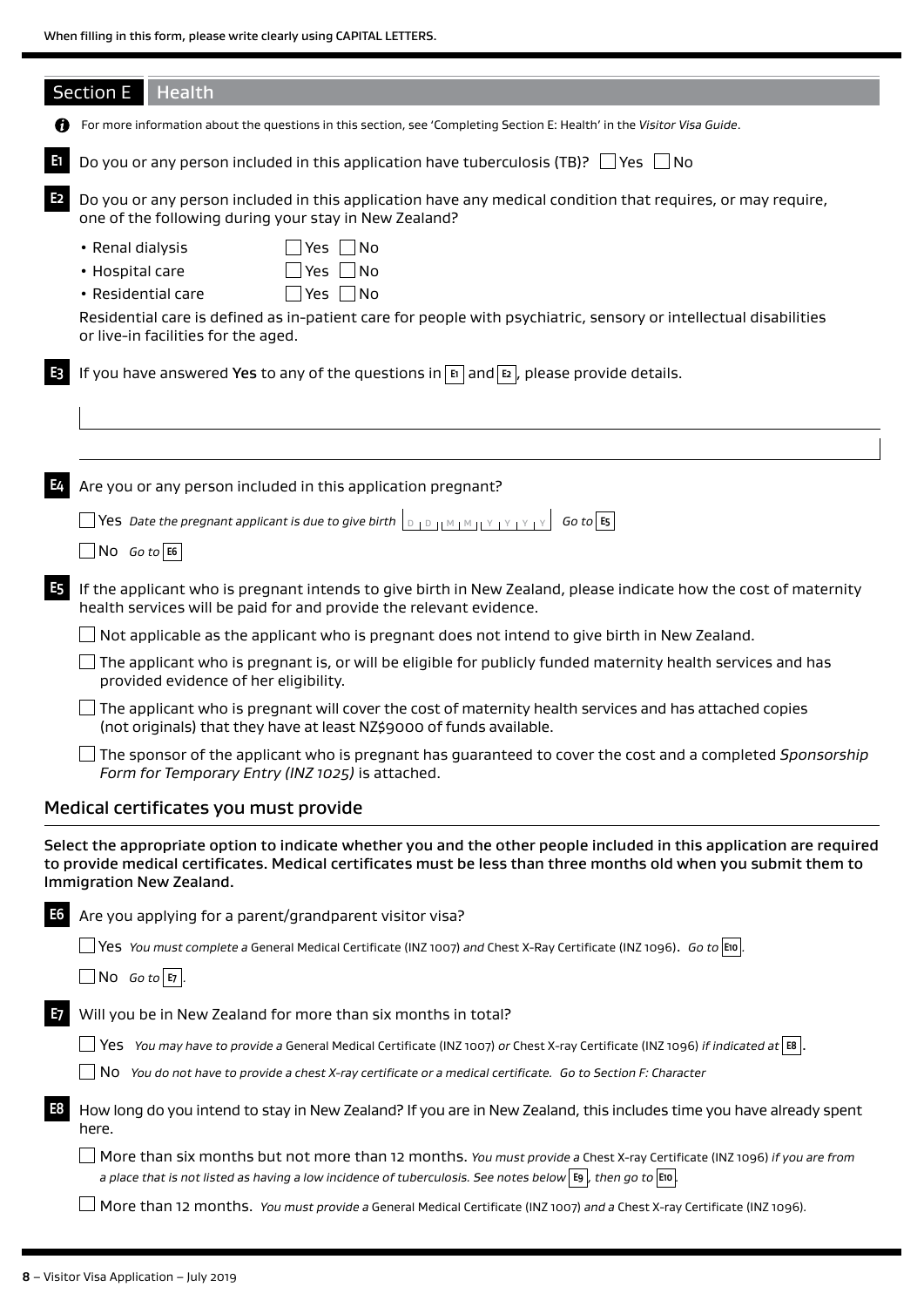| E9  | Are you applying for a visitor visa as the dependent child of a New Zealand citizen or resident?                                                                                                                                                                                 |
|-----|----------------------------------------------------------------------------------------------------------------------------------------------------------------------------------------------------------------------------------------------------------------------------------|
|     | Yes You may be able to provide a Limited Medical Certificate (INZ 1201) rather than a General Medical Certificate (INZ 1007).                                                                                                                                                    |
|     | Refer to the Visitor Visa Guide (INZ 1018) for further information. See notes below, then go to $\mathsf{[E10]}$ .                                                                                                                                                               |
|     | NO See notes below, then go to $ E10 $ .                                                                                                                                                                                                                                         |
|     | Notes:                                                                                                                                                                                                                                                                           |
|     | Refer to Completing Section E: Health in the Visitor Visa Guide (INZ 1018) for the 'List of countries, areas and territories with a low<br>incidence of tuberculosis'.                                                                                                           |
|     | Pregnant women and children under the age of 11 are not required to have an X-ray, unless a special report is required.<br>You do not need to provide a chest X-ray certificate if you have provided one which was issued less than 36 months ago, with a previous               |
|     | Immigration New Zealand application, unless your health has deteriorated since your previous certificate was issued, or unless you have                                                                                                                                          |
|     | spent six consecutive months since your previous certificate was issued, in a place not listed as having a low incidence of tuberculosis.<br>You do not need to provide a medical certificate if you have provided one which was issued less than 36 months ago, with a previous |
|     | Immigration New Zealand application, unless your health has deteriorated since your previous certificate was issued.                                                                                                                                                             |
| E10 | Tick the option below which applies to you:                                                                                                                                                                                                                                      |
|     | I am required to provide both a Chest X-ray Certificate (INZ 1096) and a General Medical Certificate (INZ 1007)                                                                                                                                                                  |
|     | or a Limited Medical Certificate (INZ 1201). Go to En                                                                                                                                                                                                                            |
|     | I am only required to provide a Chest X-ray Certificate (INZ 1096) because:                                                                                                                                                                                                      |
|     | I am staying between six to 12 months and I am from, or have visited for more than three months,                                                                                                                                                                                 |
|     | a place that is not listed as having a low incidence of tuberculosis, Go to $\left \mathbb{H}\right $ or                                                                                                                                                                         |
|     | I have previously provided a chest X-ray certificate; however:                                                                                                                                                                                                                   |
|     | it was dated by the radiologist more than 36 months ago Go to $ \mathbf{m} $ , or                                                                                                                                                                                                |
|     | my health has deteriorated since my last certificate was issued, or                                                                                                                                                                                                              |
|     | I have spent six consecutive months since my previous certificate was issued, in a place not listed                                                                                                                                                                              |
|     | as having a low incidence of tuberculosis. Go to $ \mathbf{m} $                                                                                                                                                                                                                  |
|     | I am required to provide a Chest X-ray Certificate (INZ 1096), however, as I am pregnant or under 11 years                                                                                                                                                                       |
|     | of age, I am not required to have an X-ray; and:                                                                                                                                                                                                                                 |
|     | I am not required to provide a General Medical Certificate (INZ 1007) at this stage; or                                                                                                                                                                                          |
|     | I have therefore provided only a General Medical Certificate (INZ 1007) or a Limited Medical Certificate<br>$(INZ 1201)$ . Go to $ \mathbf{m} $                                                                                                                                  |
|     | I am required to provide a General Medical Certificate (INZ 1007) or a Limited Medical Certificate (INZ 1201)<br>because:                                                                                                                                                        |
|     | $\Box$ I have provided a chest X-ray certificate which was issued less than 36 months ago with a previous<br>Immigration New Zealand application, or                                                                                                                             |
|     | I have previously provided a medical certificate, however:                                                                                                                                                                                                                       |
|     | it was dated by the examining physician more than 36 months ago; or                                                                                                                                                                                                              |
|     | my health has deteriorated since my last certificate was issued. Go to $\vert$ En                                                                                                                                                                                                |
|     |                                                                                                                                                                                                                                                                                  |
|     | I do not have to provide a Chest X-ray Certificate (INZ 1096) and either a General Medical Certificate (INZ 1007)<br>or a Limited Medical Certificate (INZ 1201) at this stage because:                                                                                          |
|     | • I have provided a medical certificate and chest X-ray certificate which were issued less than 36 months ago,<br>with a previous Immigration New Zealand application; and                                                                                                       |
|     | my health has not deteriorated; and<br>٠                                                                                                                                                                                                                                         |
|     |                                                                                                                                                                                                                                                                                  |

• I have not spent six consecutive months in a place which is not listed as having a low incidence of tuberculosis since my previous certificate was issued. *Go to Section F: Character.*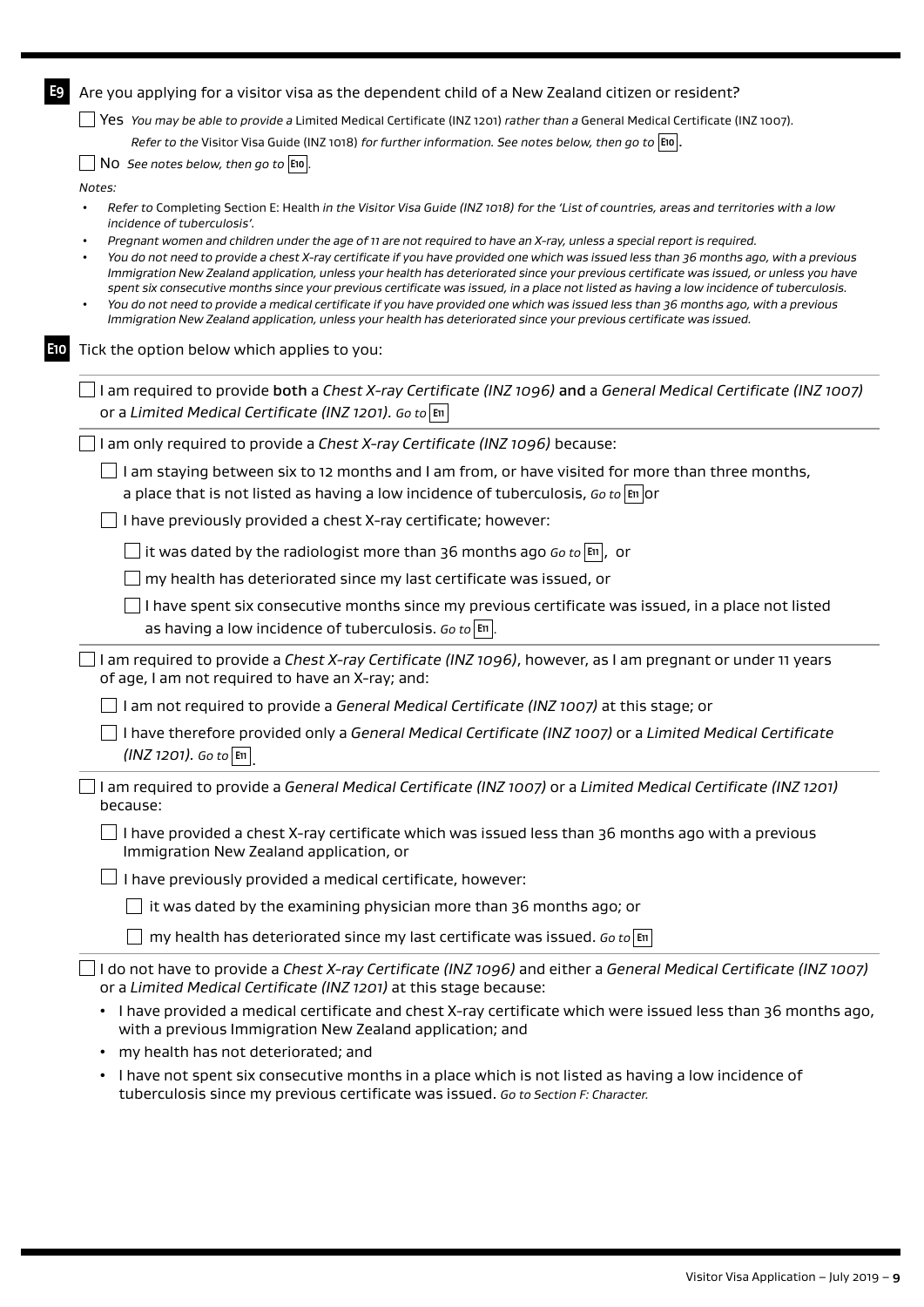| En             | Tick the option that applies to you: Is a physician submitting your medical and/or chest X-ray certificate<br>to Immigration New Zealand on your behalf?                                                                                                                                                                                                                                                                                                                                                                                                 |  |  |  |  |
|----------------|----------------------------------------------------------------------------------------------------------------------------------------------------------------------------------------------------------------------------------------------------------------------------------------------------------------------------------------------------------------------------------------------------------------------------------------------------------------------------------------------------------------------------------------------------------|--|--|--|--|
|                | Yes Has your physician supplied you with an eMedical Reference Code (NZER)?                                                                                                                                                                                                                                                                                                                                                                                                                                                                              |  |  |  |  |
|                | Yes Enter your eMedical Reference Code here:                                                                                                                                                                                                                                                                                                                                                                                                                                                                                                             |  |  |  |  |
|                | NO Enter the name of the clinic that is submitting your health information:                                                                                                                                                                                                                                                                                                                                                                                                                                                                              |  |  |  |  |
|                | NO If the physician has returned the medical and/or chest X-ray certificate to you, then you will need to submit these with your<br>visa application.                                                                                                                                                                                                                                                                                                                                                                                                    |  |  |  |  |
|                | Section F<br>Character                                                                                                                                                                                                                                                                                                                                                                                                                                                                                                                                   |  |  |  |  |
|                | All applicants must complete this section.                                                                                                                                                                                                                                                                                                                                                                                                                                                                                                               |  |  |  |  |
|                | For more information about the questions in this section, see 'Completing Section F: Character' in the Visitor Visa Guide.                                                                                                                                                                                                                                                                                                                                                                                                                               |  |  |  |  |
| F <sub>1</sub> | Have you, or anyone included in this application, been convicted at any time of any offence, including any driving<br>offence? Please note that this includes any conviction(s) outside of New Zealand subsequently cleared or wiped by 'clean slate' legislation.<br>_ Yes  __ No                                                                                                                                                                                                                                                                       |  |  |  |  |
| F <sub>2</sub> | Are you currently:<br>• under investigation<br>∐No<br>Yes<br>• wanted for questioning<br>_  No<br>Yes<br>Yes $\Box$ No<br>• facing charges<br>for any offence in any country?                                                                                                                                                                                                                                                                                                                                                                            |  |  |  |  |
| F <sub>3</sub> | Have you, or has anyone included in this application, ever been:<br> No<br>Yes<br>• excluded<br>• refused entry<br>Yes<br>No<br>• removed or deported<br>_ Yes  _ No<br>from any country, excluding New Zealand?                                                                                                                                                                                                                                                                                                                                         |  |  |  |  |
|                | <b>E.</b> Have you, or has anyone included in this application, ever been refused a visa/permit to visit, work,<br>study or reside in any country, excluding New Zealand? $\Box$ Yes $\Box$ No                                                                                                                                                                                                                                                                                                                                                           |  |  |  |  |
| F <sub>5</sub> | Have you, or has anyone included in this application, ever been a member of, or adhered to,<br>any terrorist organisation?<br>$\Box$ Yes $\Box$ No                                                                                                                                                                                                                                                                                                                                                                                                       |  |  |  |  |
| F <sub>6</sub> | Have you, or has anyone included in this application, had (or currently have) an association with, membership<br>of, or involvement with, any government, regime, group or agency that has advocated or committed war crimes,<br>crimes against humanity and/or other gross human rights abuses?<br>$\Box$ Yes $\Box$ No<br>If you have answered yes to any of the questions above give full details. This includes full details of any charges,<br>convictions and the sentence or penalty imposed. Continue on a separate piece of paper if necessary. |  |  |  |  |
|                |                                                                                                                                                                                                                                                                                                                                                                                                                                                                                                                                                          |  |  |  |  |
|                |                                                                                                                                                                                                                                                                                                                                                                                                                                                                                                                                                          |  |  |  |  |
|                |                                                                                                                                                                                                                                                                                                                                                                                                                                                                                                                                                          |  |  |  |  |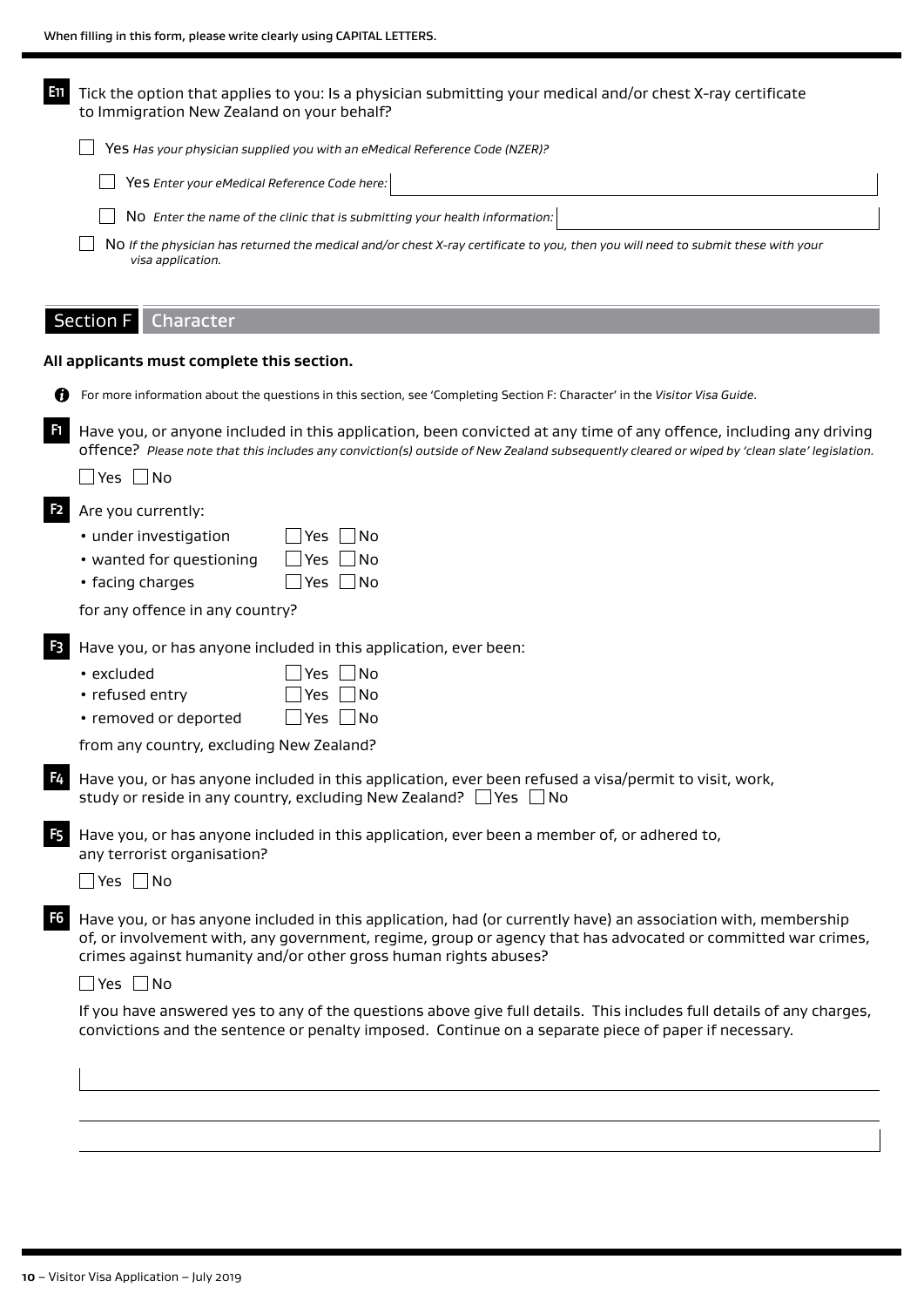# Police certificates you must provide

|    | years or more since the age of 17 if:                                                                                                                                                                                    |
|----|--------------------------------------------------------------------------------------------------------------------------------------------------------------------------------------------------------------------------|
|    | you plan to be in New Zealand for 24 months or longer (including any time you have already spent in<br>New Zealand), and either                                                                                          |
|    | you have not provided police certificates to Immigration New Zealand with a previous visa application, or                                                                                                                |
|    | you have provided police certificates to Immigration New Zealand and those certificates were issued more<br>than 24 months ago.                                                                                          |
| F8 | You do not have to provide police certificates if:                                                                                                                                                                       |
|    | you are not intending to be in New Zealand for 24 months or longer, or                                                                                                                                                   |
|    | you have already provided police certificates to Immigration New Zealand with a previous visa application and<br>those police certificates were issued less than 24 months ago.                                          |
|    | <b>Section G</b><br>Visa type                                                                                                                                                                                            |
| G1 | Are you outside New Zealand?                                                                                                                                                                                             |
|    | Estimated date of arrival in New Zealand $\vert_{\text{DIPHMMMMY}}$<br>Yes                                                                                                                                               |
|    | Estimated date of departure from New Zealand <b>DEP HAMM HYPYPY</b>                                                                                                                                                      |
|    | Estimated date of departure from New Zealand<br>No                                                                                                                                                                       |
| G2 | If you are applying for a visitor visa, what is the purpose of your visit to New Zealand?                                                                                                                                |
|    | Visiting family/friends                                                                                                                                                                                                  |
|    | Holiday/vacation                                                                                                                                                                                                         |
|    | Conference/convention                                                                                                                                                                                                    |
|    | Short term study                                                                                                                                                                                                         |
|    | Sports, music or other event                                                                                                                                                                                             |
|    | Other (Please explain below)                                                                                                                                                                                             |
|    |                                                                                                                                                                                                                          |
|    |                                                                                                                                                                                                                          |
| G3 | If you are applying for a limited visa, what is the 'express purpose' for visiting New Zealand? If you are applying<br>for a further limited visa, also give the reasons why you need to stay in New Zealand for longer. |
|    |                                                                                                                                                                                                                          |
|    |                                                                                                                                                                                                                          |
|    | Date your 'express purpose' starts/started  DIDJMIMIYIYIYIYIY                                                                                                                                                            |
|    | Date your 'express purpose' will be completed $\int_{D}$ $\int_{D}$ $\int_{M}$ $\int_{M}$ $\int_{M}$ $\int_{M}$ $\int_{M}$ $\int_{M}$                                                                                    |
|    | See the Visitor Visa Guide (INZ 1018) for more information about the restrictions imposed on limited visas.                                                                                                              |
|    |                                                                                                                                                                                                                          |
|    |                                                                                                                                                                                                                          |

Select the appropriate option to indicate whether you are required to provide a police certificate with this application.

**F7** You must provide police certificates from your country of citizenship and any country you have lived in for five

Police certificates must be less than six months old when you submit them to Immigration New Zealand.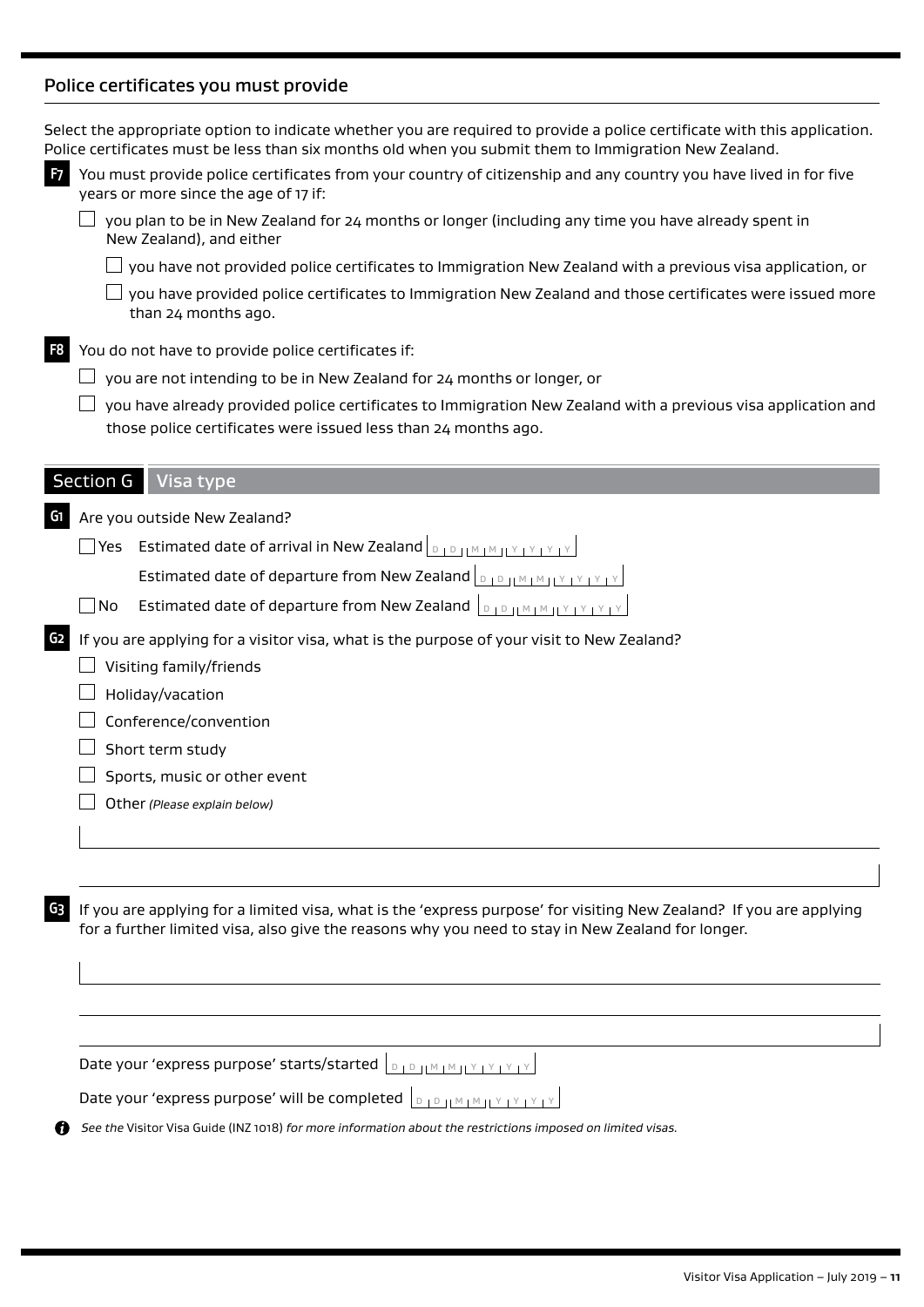| GΔ             |                  | Is your visa application dependent on another person who is either in New Zealand or holds a visa to be in<br>New Zealand? |                                                    |                                                |  |                                                                                                                                                                                                                        |
|----------------|------------------|----------------------------------------------------------------------------------------------------------------------------|----------------------------------------------------|------------------------------------------------|--|------------------------------------------------------------------------------------------------------------------------------------------------------------------------------------------------------------------------|
|                |                  | No Go to Section H: Financial support while you are in New Zealand.                                                        |                                                    |                                                |  |                                                                                                                                                                                                                        |
|                |                  |                                                                                                                            |                                                    |                                                |  | Yes Indicate the relationship with the other person. Note you must provide evidence of that relationship.                                                                                                              |
|                |                  |                                                                                                                            | $\Box$ I am the guardian of a student visa holder. |                                                |  |                                                                                                                                                                                                                        |
|                |                  |                                                                                                                            |                                                    |                                                |  | I am the parent or grandparent of a New Zealand citizen or resident who has sponsored me.                                                                                                                              |
|                |                  |                                                                                                                            |                                                    |                                                |  | I am the dependent child of a New Zealand citizen, resident or temporary visa holder.                                                                                                                                  |
|                |                  | Other (specify)                                                                                                            |                                                    |                                                |  |                                                                                                                                                                                                                        |
|                |                  |                                                                                                                            | Please provide details of the other person:        |                                                |  |                                                                                                                                                                                                                        |
|                | Family/last name |                                                                                                                            |                                                    |                                                |  | Given/first name(s)                                                                                                                                                                                                    |
|                |                  |                                                                                                                            |                                                    |                                                |  |                                                                                                                                                                                                                        |
|                |                  | Date of birth $\vert_{\mathbb{D}+\mathbb{D}+\mathbb{N}+\mathbb{N}+\mathbb{N}+\mathbb{N}+\mathbb{N}+\mathbb{N}}$            |                                                    |                                                |  |                                                                                                                                                                                                                        |
|                | <b>Section H</b> |                                                                                                                            |                                                    | Financial support while you are in New Zealand |  |                                                                                                                                                                                                                        |
| n              |                  | New Zealand' in the Visitor Visa Guide.                                                                                    |                                                    |                                                |  | For more information about this section and acceptable evidence of funds, see 'Completing Section H: Financial support while you are in                                                                                |
| H <sub>1</sub> |                  |                                                                                                                            |                                                    |                                                |  | Are you using your own funds for your visit to New Zealand or are you being sponsored?                                                                                                                                 |
|                |                  |                                                                                                                            |                                                    |                                                |  | Own funds – attach copies of evidence you have sufficient funds* to support yourself and evidence you either<br>have made onward travel arrangements out of New Zealand or have sufficient funds to leave New Zealand. |
|                |                  |                                                                                                                            |                                                    |                                                |  | Sponsored - attach completed Sponsorship Form for Temporary Entry (INZ 1025).                                                                                                                                          |
|                | Section I        |                                                                                                                            | <b>Declaration by applicant</b>                    |                                                |  |                                                                                                                                                                                                                        |

#### **All of the people included in this application must complete this section.**

I have provided true and correct answers to the questions in this form.

I understand that if false or misleading information is submitted, my application may be declined without further warning.

I will inform Immigration New Zealand of any relevant fact or change of circumstances (including a change in my employment or partnership status) that may (i) affect the decision on my application for a visa, or (ii) affect the decision to grant entry permission based on the visa for which I am applying.

I agree to leave New Zealand before my visa expires. If I remain in New Zealand after my visa has expired, I may be deported by Immigration New Zealand.

I agree that if I am not entitled to free health care in New Zealand, I will pay for any health care or medical assistance I may require in New Zealand.

I understand that if I have received immigration advice from an immigration adviser and if that immigration adviser is not licensed under the Immigration Advisers Licensing Act 2007 when they should be, Immigration New Zealand will return my application.

If I undertake a course of study while in New Zealand, I authorise Immigration New Zealand to provide information about my immigration status to my education provider, including via the online VisaView system.

I authorise Immigration New Zealand to provide information about my health and my immigration status to any health service agency. I authorise any health service agency to provide information about my health to Immigration New Zealand.

<sup>\*</sup>Sufficient funds for support means at least NZ\$1000 per month you intend to stay in New Zealand per person included in your application, or NZ\$400 if you have accommodation. Funds must be in your own name.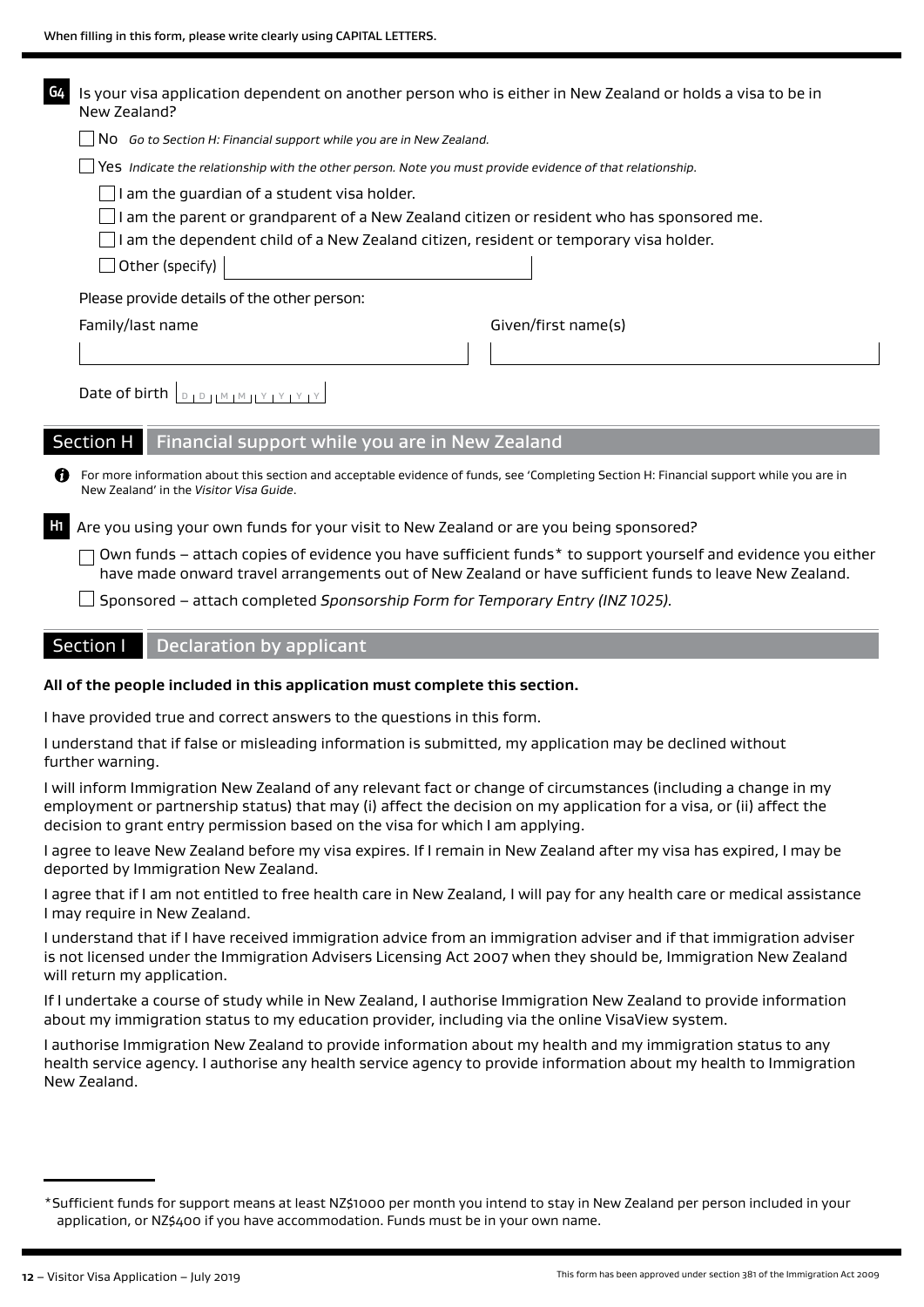I authorise Immigration New Zealand to make any necessary enquiries about information on this form and/or accompanying documentation. I authorise any agency whether in New Zealand or overseas, including but not limited to border or immigration agencies, education providers, financial institutions, foreign embassies, government authorities, health care providers, police or other law enforcement agencies, that holds information (including personal information) related to information on this application form and/or accompanying documentation to disclose that information to Immigration New Zealand, so that they can:

- make a decision on this application
- answer enquiries about my immigration status once my application has been decided.

If my partner is included in this application, we declare we are living together in a genuine and stable partnership.

If I am granted a visa with the condition that I accompany a student, I agree to live with that student. I understand that both the student and I may be liable for deportation if I do not meet this condition.

If I am granted a limited visa, I agree that I will leave New Zealand on or before the expiry date of that visa. If I do not leave New Zealand, I may be immediately deported from New Zealand without the right of appeal.

 $\Box$  I have provided all the documents required by the checklist on page 2.

| Signature of principal applicant |  | Date $\vert_{\text{D} + \text{D} + \text{M} + \text{M} + \text{Y} + \text{Y} + \text{Y} + \text{Y}}\vert$                                              |
|----------------------------------|--|--------------------------------------------------------------------------------------------------------------------------------------------------------|
| Signature of partner             |  | Date $\vert_{\text{D} \vert \text{D} \vert \text{I}^{\text{M}} \vert \text{M} \vert \text{I}^{\text{Y}} \vert \text{Y} \vert \text{Y} \vert \text{Y}}$ |

Signature of parent or guardian if principal applicant is under 18 years of age

Date  $D_{\text{D}}$  D  $M$  M  $M$  Y  $Y$   $Y$   $Y$   $Y$ 

|  | Signature of accompanying dependent children over 18 years of age (if applicable) |  |
|--|-----------------------------------------------------------------------------------|--|
|--|-----------------------------------------------------------------------------------|--|

| Child one   | Date $\vert_{\text{DIPHMM}M}$                                                               |
|-------------|---------------------------------------------------------------------------------------------|
| Child two   | Date $\vert_{\text{DIPHM} \mid \text{MHY} \mid \text{Y} \mid \text{Y} \mid \text{Y}}\vert$  |
| Child three | Date $\left  \begin{array}{c} p_{1}p_{1}M_{1}M_{1}Y_{1}Y_{1}Y_{1}Y_{1} \end{array} \right $ |
| Child four  | Date $\vert_{\text{D1D1IMIMI}Y_1Y_1Y_1Y_1Y_1}$                                              |

#### Section J Immigration adviser's details

**This section must be completed by the applicant's immigration adviser. If the applicant has authorised all**  advisers within an organisation to act on their behalf at **B5**, only the person named at **B3** must complete this **section. If the applicant does not have an immigration adviser, this section does not have to be completed.**

| If you are a licensed adviser, please provide your licence details.                                                                                                                                                                                                                                                    |  |  |  |  |
|------------------------------------------------------------------------------------------------------------------------------------------------------------------------------------------------------------------------------------------------------------------------------------------------------------------------|--|--|--|--|
| provisional<br>$\vert$ $\vert$ limited List conditions specified in the register<br>Licence type<br>l full                                                                                                                                                                                                             |  |  |  |  |
| Licence number $ 2, 0$<br>Go to Section K: Declaration by person assisting the applicant                                                                                                                                                                                                                               |  |  |  |  |
| If you are exempt from licensing, tick one box below to show why you are exempt from licensing then go to<br>Section K: Declaration by person assisting the applicant.                                                                                                                                                 |  |  |  |  |
| I provided immigration advice in an informal or family context only, and I did not provide the advice<br>systematically or for a fee.                                                                                                                                                                                  |  |  |  |  |
| I have provided immigration advice in the course of my work (employed or volunteer) and that work exempts<br>me from the requirement to be licensed. Indicate the reason for your exemption below.<br>Lawyer with current New Zealand practicing certificate $\Box$ Community Law Centre $\Box$ Citizens Advice Bureau |  |  |  |  |
| New Zealand Member of Parliament or staff $\Box$ New Zealand public servant $\Box$ Foreign Diplomatic/Consular                                                                                                                                                                                                         |  |  |  |  |
| See www.immigration.govt.nz/adviserlicensing for more information about who is exempt from licensing.<br>G.                                                                                                                                                                                                            |  |  |  |  |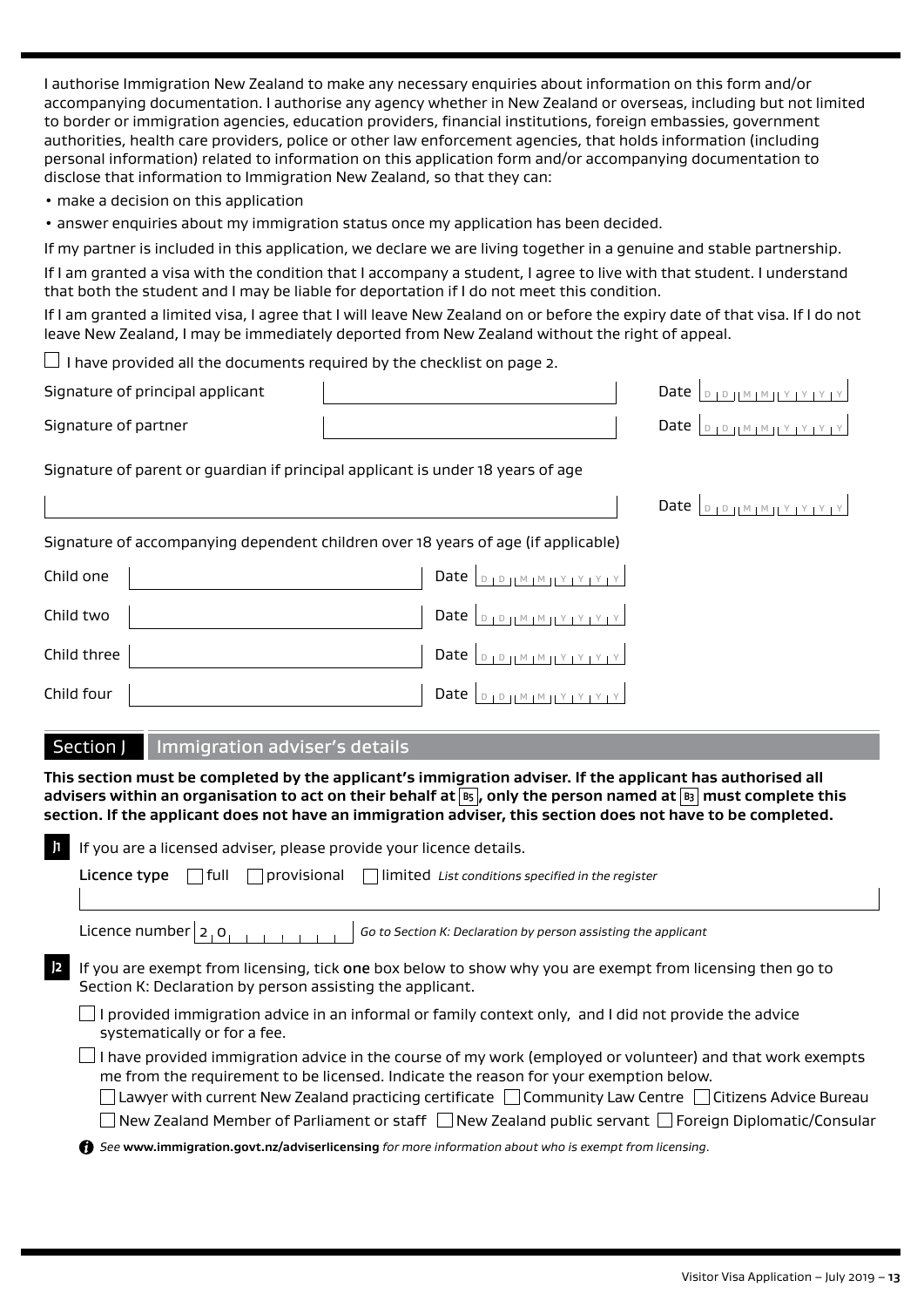|  |  | Section K   Declaration by person assisting the applicant |  |
|--|--|-----------------------------------------------------------|--|
|--|--|-----------------------------------------------------------|--|

**This section must be completed and signed by the applicant's immigration adviser, or by any person who has assisted the applicant by providing immigration advice, explaining, translating, or recording information on the form for the applicant. If the applicant does not have an immigration adviser, and no one helped the applicant to fill in this form, this section does not have to be completed.**

*If you are not exempt under the Immigration Advisers Licensing Act 2007, it is an offence for you to provide immigration advice without holding a license, and Immigration New Zealand will refuse to accept your client's application. More information about immigration adviser licensing can be obtained from the Immigration Advisers Authority website www.iaa.govt.nz, via email info@iaa.govt.nz or by telephone on 0508 422 422.* 

| Same as name and address given at $ B_3 $ , or<br>Name and address of person assisting applicant.<br>as below. |       |                     |  |  |  |
|----------------------------------------------------------------------------------------------------------------|-------|---------------------|--|--|--|
| Family/last name                                                                                               |       | Given/first name(s) |  |  |  |
|                                                                                                                |       |                     |  |  |  |
| Organisation name (if applicable) and address                                                                  |       |                     |  |  |  |
|                                                                                                                |       |                     |  |  |  |
| New Zealand Business Number (for New Zealand businesses only)<br>For help search: www.nzbn.govt.nz             |       |                     |  |  |  |
| Telephone (daytime)                                                                                            |       | Telephone (evening) |  |  |  |
| Fax                                                                                                            | Email |                     |  |  |  |

I understand that after the applicant has signed this form it is an offence for me to change or add further information, or change or add any documents attached to the form, without making a statement identifying what information or material has been changed, added or attached and by whom. If I make these changes or additions, I must state on the form what they were, who made them and the reason they were made.

I understand that the maximum penalty for this offence is a fine of up to NZ\$100,000 and/or a term of imprisonment of up to seven years.

I certify that the applicant asked me to help them complete this form and any additional forms. I certify that the applicant agreed that the information provided was correct before signing the declaration.

 $\Box$  I have **assisted** the applicant as an interpreter/translator

 $\Box$  I have **assisted** the applicant with recording information on the form

I have **assisted** the applicant in another way. *Specify*

 I have **provided immigration advice** (as defined in the Immigration Advisers Licensing Act 2007) and my details in Section J: Immigration adviser's details are correct.

Signature of person assisting Date <sup>D</sup> <sup>D</sup> <sup>M</sup> <sup>M</sup> <sup>Y</sup> <sup>Y</sup> <sup>Y</sup> <sup>Y</sup>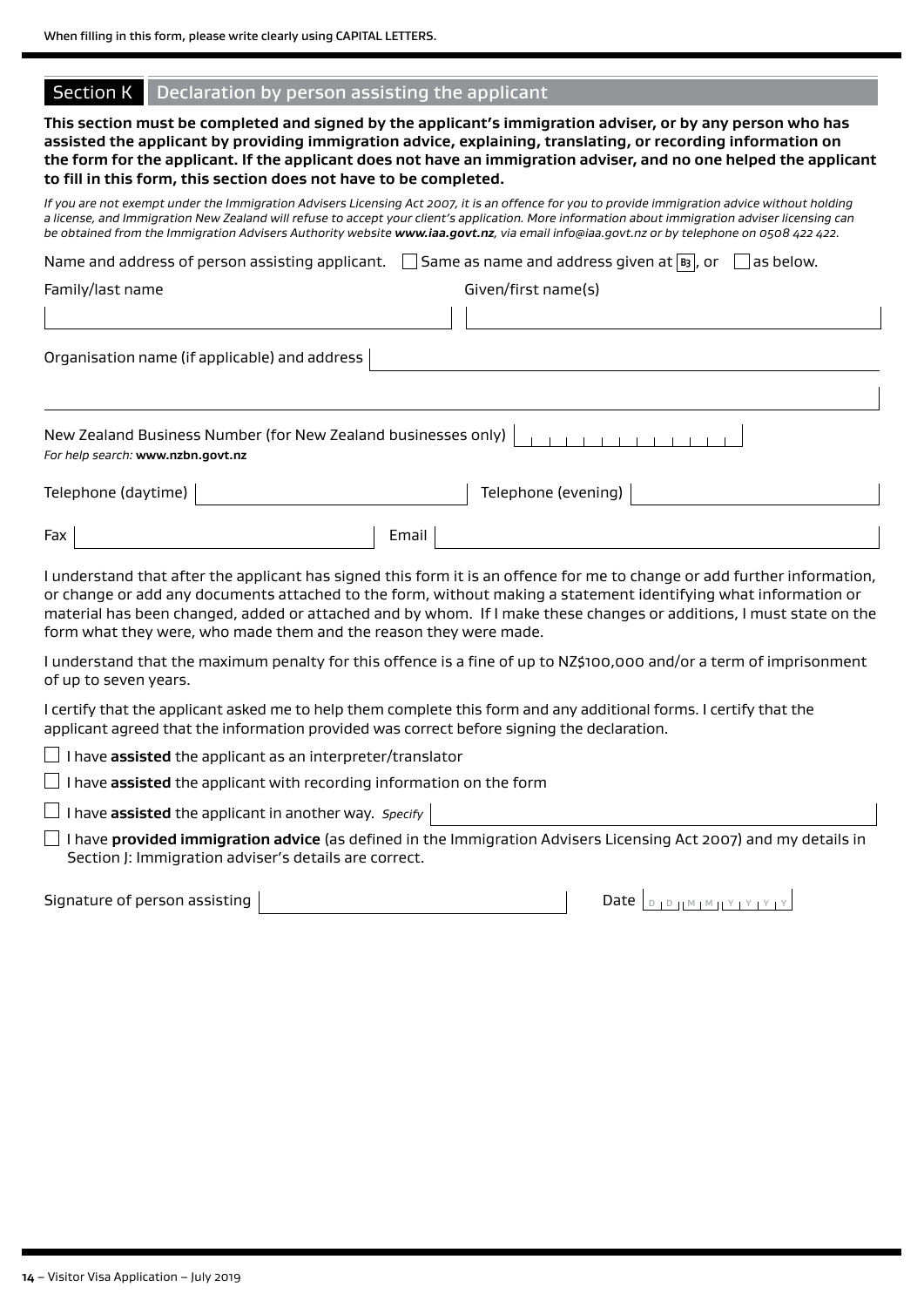# About the information you provide

### Deciding whether you are eligible for a visa

Immigration New Zealand collects the information about you on this form to decide whether you are eligible for a visitor visa or a limited visa. We may also use the information to contact you for research purposes or to advise you on immigration matters.

Collecting the information is authorised by the Immigration Act 2009 and the Immigration Regulations made under that Act. You do not have to provide the information, but if you do not we are likely to decline your application.

#### Deciding whether you are eligible to board a flight to New Zealand

The information we collect may also be used to determine whether you are allowed to board a flight to New Zealand. We will not share your personal information with airline check-in agents; however, we will send a boarding message to the airline check-in agent based on the information you have provided in this form.

Immigration New Zealand may also share the information you have provided with other government agencies that are entitled to it by law, or with other agencies (as you have agreed in the declaration).

You are able to ask for the information we hold about you and have any of it corrected if you think it is necessary. The address of Immigration New Zealand is PO Box 1473, Wellington 6140, New Zealand. This is not where your application should be sent.

#### Other documents we may need

Sometimes we may ask for additional documents or information to consider with an application.

You may wish to send other documents or information so that we can consider it with this application. Send photocopies only (not original documents), as these documents will not be returned to you. If we need to see an original document, we will ask you to produce it later.

#### For more information

If you have questions about completing the form:

- see our website **www.immigration.govt.nz/ contactus**
- phone our call centre on 0508 558 855 (within New Zealand).

Section L Paying your application fee and levies

To find out much to pay, where to send your application, and how long a decision may take, see **www.immigration.govt.nz/fees**.

# Your application fee and levies

Amount you are paying:

Amount

Currency

*(e.g. NZD, USD, RMB)*

Application number

*(office use only)*

# Preferred methods of payment

We recommend that you use one of the following methods of payment for better security and faster processing:

 $\Box$  Bank cheque/bank draft

Credit card (choose one)

Mastercard Visa

SWITCH card (UK only) *SWITCH card issue number*

*Name of cardholder*

*Card number*

1 1 1 1 1 1 1 1 1 1 1 1 1 1 1 1 1

*CVC/CVV number Note: Your CVC/CVV number is the three-digit number found on the signature strip on the back of your credit card.*

*Expiry date*  $\sqrt{p}$   $\sqrt{p}$   $\sqrt{p}$   $\sqrt{p}$   $\sqrt{p}$   $\sqrt{p}$ 

#### Signature of cardholder

*Date* | D | D | M | M || Y | Y | Y | Y

## Other methods of payment

Personal cheque. *Note that we will hold your application for 10 working days to allow the cheque to be cleared.*

#### **We do not accept money orders.**